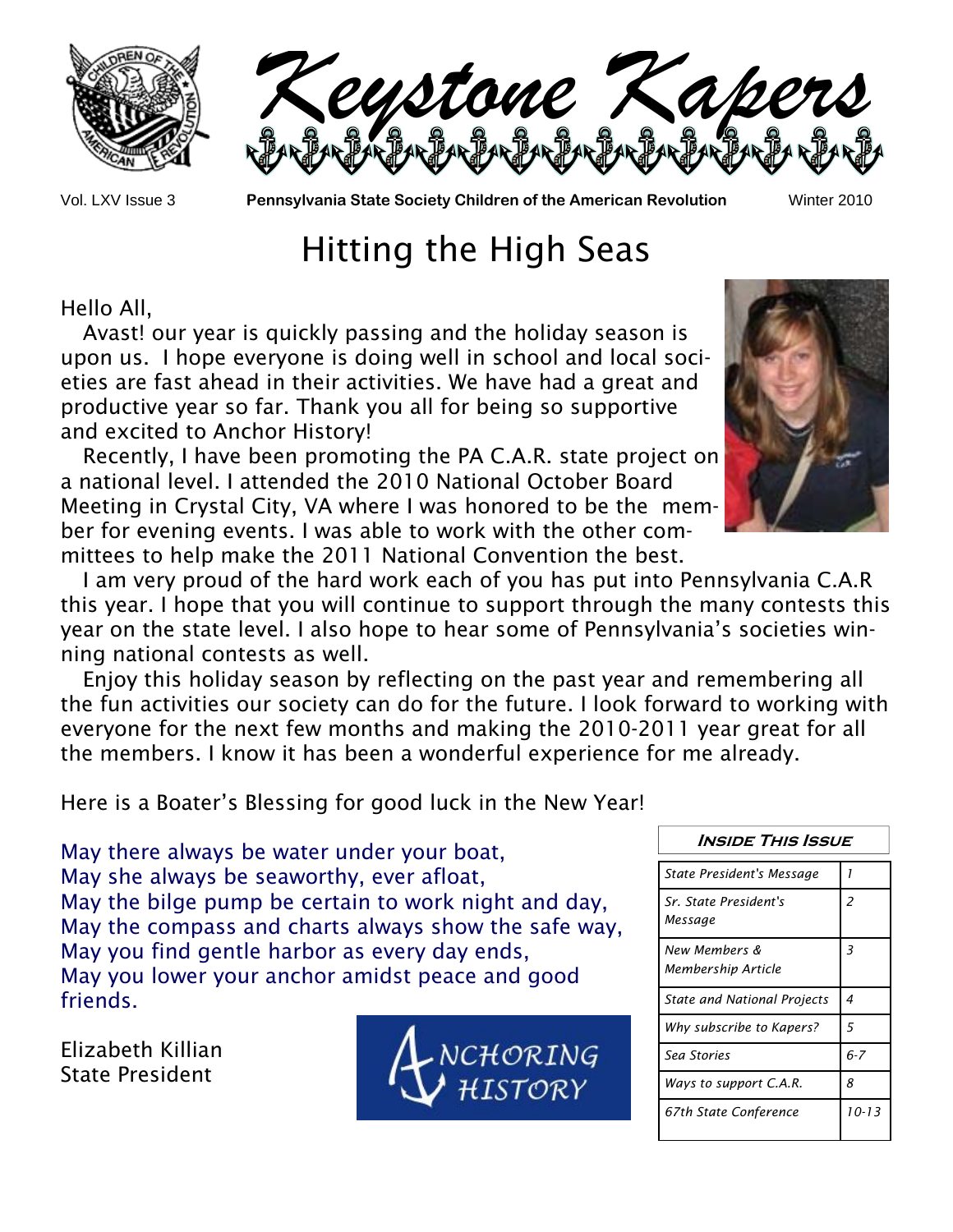Steer the Ship

Ahoy members, seniors, and friends,

Merry Christmas to everyone on behalf PA C.A.R! I wish you peace, joy and love this holiday season. Please pray for our military members, and their families, who are serving away from home during the holidays.

This fall has been fun sailing in PA waters and dropping anchor to share the history of PA C.A.R. at different events. These events included the annual DAR/SAR Constitution Week luncheon, DAR Valley Forge Sunday, the Jeptha Abbott and Berks County DAR/ CAR joint meetings, and a multi-state CAR meeting in Philadelphia to see the National President's Project, with the Senior National President, Ann Schaffer, in attendance.



It has been fun learning, as well as sharing, history along the journey. What amazing people and sites we have in PA! I look forward to accompanying our State President, Elizabeth Killian, to a Christmas Tea in her honor, hosted by the Parkinson's Ferry and Elizabeth McKinney Societies, in Pittsburgh on December 12th.

It has been wonderful to hear about all the great activities of the many local societies! Several societies held fun, interesting and unique meetings this fall to Anchor History! One highlight, Kathryn Turner, from the Conrad Weiser Society, was invited to speak to the Berks County Commissioners on behalf of "Wreaths Across America", a program their society is sponsoring. Remember to enter as many state and national contests as possible to reward, and record, your society's efforts.

Start making plans to attend the State Conference on March  $18<sup>th</sup>$ -19<sup>th</sup> 2011 in Wilkes-Barre, hosted by the Frances Slocum Society. I have a 'Special Challenge' for CAR members. Our State President loves to get mail at college. The member who sends the most pieces of mail to Elizabeth by March  $1<sup>st</sup>$  will receive a special prize at State Conference.

Send mail to: Miss Elizabeth Killian, High Point University # 2532, 833 Montlieu Ave., High Point, N.C. 27262. Let's try to 'sink the ship' with mail!

Enjoy the Christmas season with your family and friends and may God bless you in the New Year.

Anchoring History, Rebecca O'Neill Senior State President PA C.A.R.

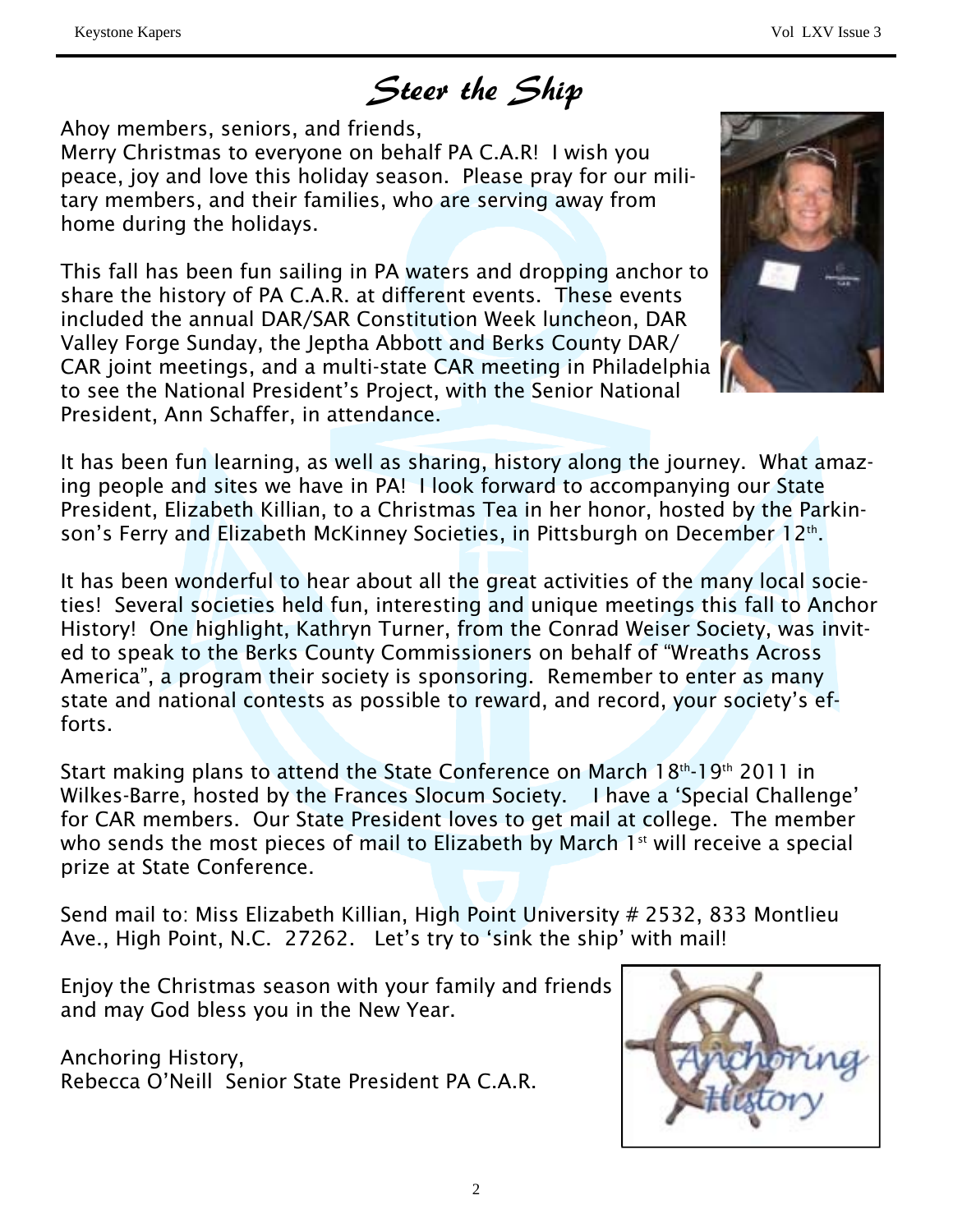### *More Members for the Crew*

## *PA C.A.R.'s Newest Members*

Colonel Timothy Pickering Washington Crossing Michael Puccio #158217 Robert Reiser III #158227

Conrad Weiser Madeline Reiser #158226 Alessia DiLorenzo #158366 Amanda Reiser #158224 Juliusz Raczkowski #158367 Heather Tanner #128228

George Ross Rachael Stollenwek #158222 At Large

Lauren Butler #158218

 Emily Reiser #158225 Nicole Tanner #128229

 Ronald Fallo #158364 Independence Hall Lauren Tomaylo #158365

> Re-organizing Peggy Shaw Kami Beveridge #158223

## ANCHORS AWAY WITH PA C.A.R.

Ahoy Mateys!

Member "Ship"

 How is your voyage coming along? I hope you are all having a jolly good time. I'm sure you've stopped in many ports along the way and made new friends. At every stop there is always more history to learn along with meeting new people. What would be the point of dropping anchor if you weren't going to learn a few interesting historical facts? I hope you've been adding your new friends to your crew. You can't forget that the more shipmates you have the easier the sailing is. They also make the voyage more enjoyable. With them they bring a new spirit and their own knowledge of history. I cannot wait to see which ship in the Fleet of Pennsylvania comes back from the voyage with more new shipmates. Bona fortuna et laetus navigandus! (Good luck and happy sailing!)

Jessica Lynn Dodson, State Membership Chairman



SAVE the DATE National Convention, Crystal City, Virginia April 15-17, 2011 Eastern Regional Meeting, Pittsburgh, Pennsylvania July 12-13, 2011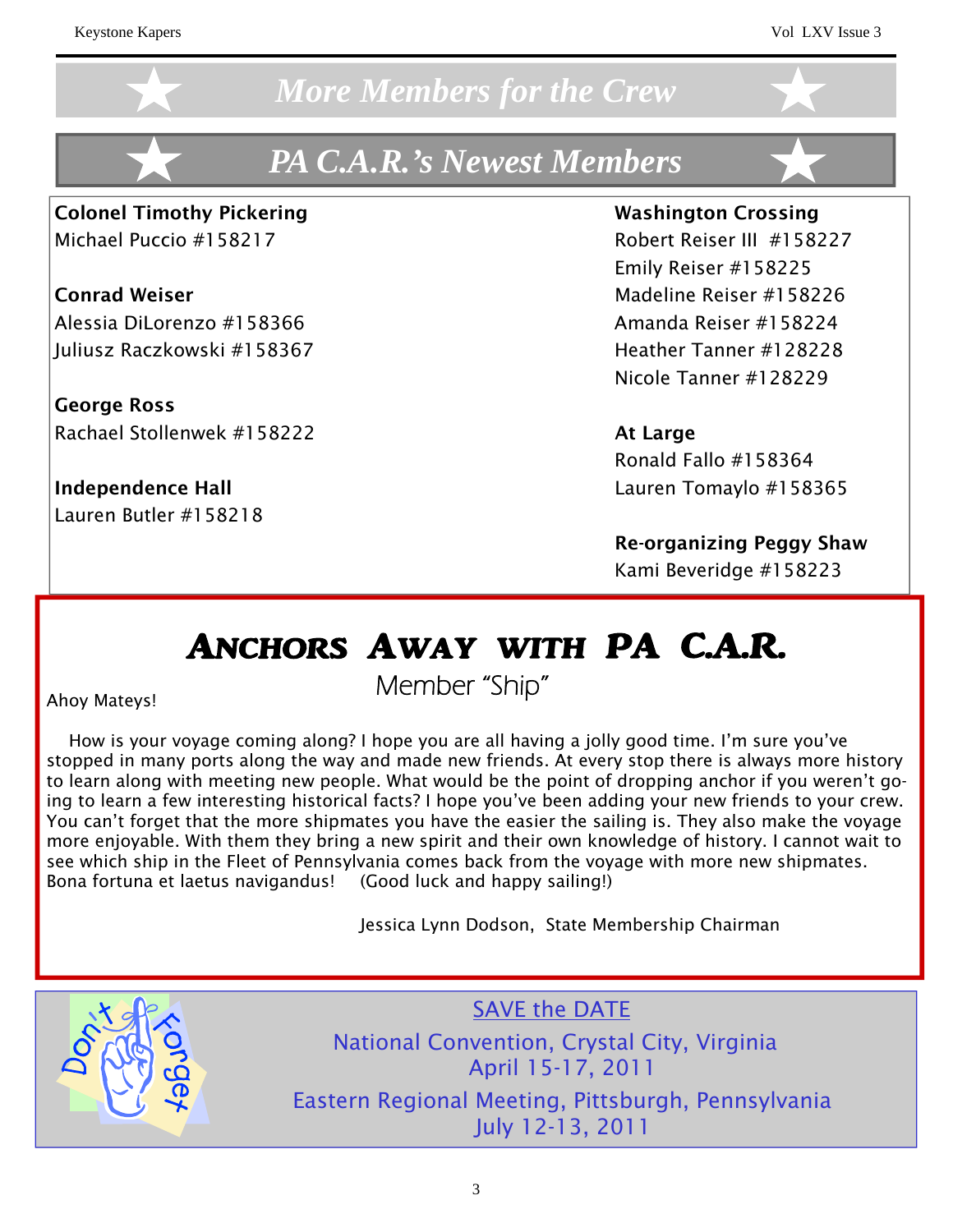### Cheval de What?



This year's State Project is to aid in the restoration of a cheval de frise. A cheval de frise was a giant log with a metal tip that was placed on the bottom of the Delaware River during the Revolutionary War. These logs were placed at an angle so that if a enemy ship unfamiliar with

the river would travel up , its hull would be damaged by the metal tip and the ship would be unable to continue on. After the war many of these logs were removed from the river, but some had sunk from their desired angle and fell to the bottom of the river. One of these great logs was found recently and was brought to the Independence Seaport Museum, where the restoration process will take place. The money raised by the state society will go towards restoring this historical defense weapon. Once this cheval de frise is restored, P.A. C.A.R. will have a plaque displayed at the exhibit for recognition of its aid.



#### *Jacob Hogan, State First Vice President*

*Order your "Anchoring History" items today to raise money for the State Project. Each item is \$10. Anchoring History BlueT-shirt and Anchor Pin. Email: Rebecca O'Neill, Sr. State President with your orders. RebeccaON@comcast.net* 





### *The Beginnings of Freedom*

In a climate-controlled, impact-resistant, alarmed and specially illuminated display in the West Wing of the Old State House, Independence Hall, are the "Great Essentials".

What are the "Great Essentials"? They are the 3 defining documents of the United States of America...the Declaration of Independence, the Articles of Confederation and the Constitution.

Much has been done to preserve these momentous documents and the building where they were debated and signed, but there is still more to be done. The members of the National Society are stepping up to help preserve and protect these irreplaceable documents.

Money raised in support of the National project will help with the following work that needs to be done: upgrading the fiber-optic lighting, clean the security and fire detection system and replace worn connectors, redesign and replace the display case infrastructure, repair damaged finish to the cases, replace the case opening mechanism and replace the case lid with new glazing.

Preserving these examples of our Founding Father's **Magnificent Valor** will help to ensure that succeeding generations of Americans will be able to view these historic documents in the very building where they were created.

I pray that all PA C.A.R members learn about these documents and enthusiastically support the National Project.

 *Kathryn Turner, State Chaplain*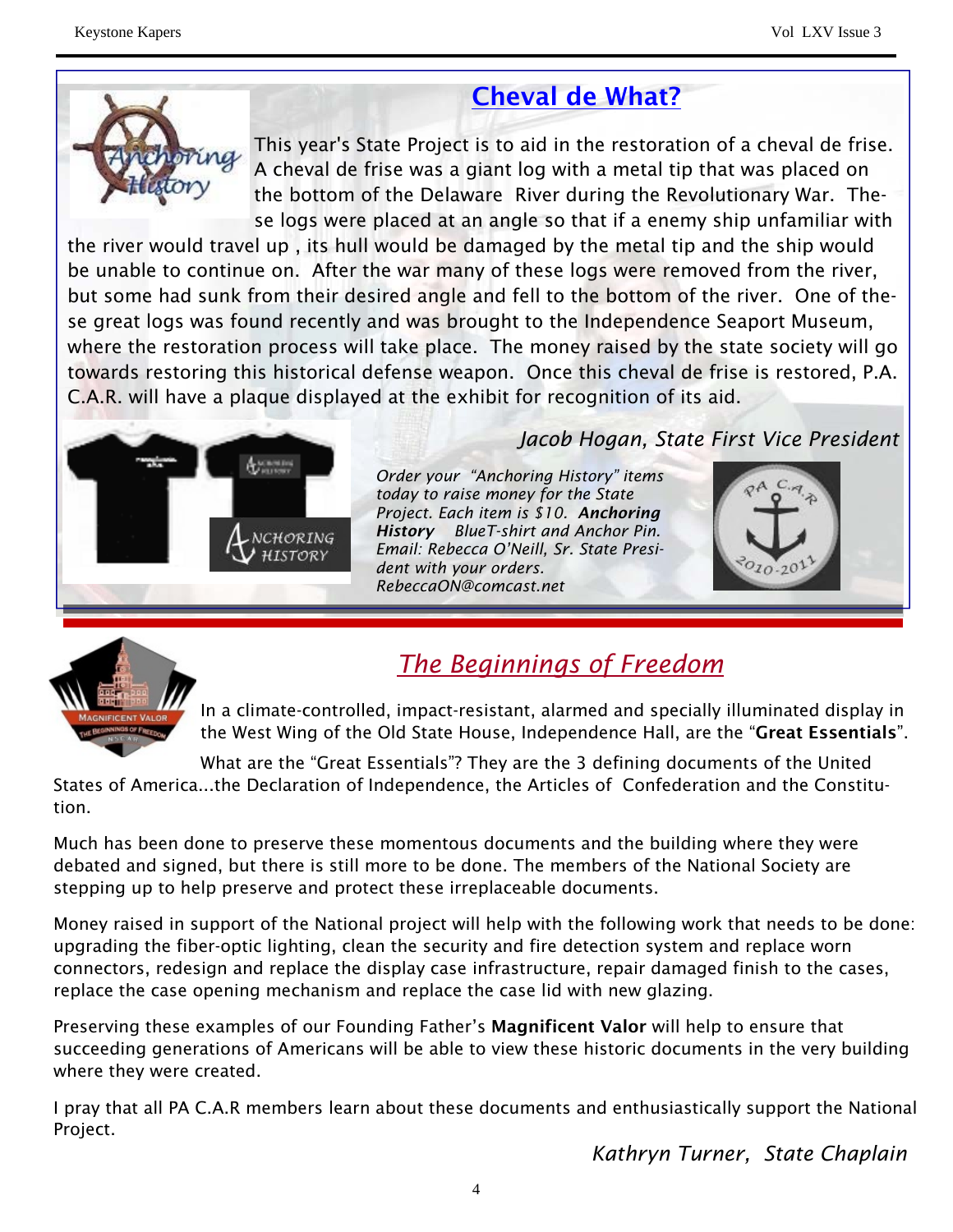

Subscribing to the Keystone Kapers will give you lots of information about C.A.R.

You'll learn about up-coming events, and you'll see what all the societies across the state have done.

It's a great way to keep in touch with your friends in other societies and by sending a gift subscription to

your local library, you'll help people learn about C.A.R.

So subscribe today!!

Amber Phelps, C.A.R. Magazine and Newsletter Chairman



## Conservation

*Brrrr! It's cold outside!* You may not be able to plant anything or have a society meeting outside, but that doesn't mean you can't conserve.

 For example, you can still recycle newspaper, take short showers, and remember extra hard to turn out lights when you leave a room. And bravo to you if some snow doesn't stop you from picking up

litter in the park!

Here's an idea for your society's next meeting: Split into groups and race each other to see who can come up with the most ways to conserve in the winter. Just remember you can be green even in the snow.

> See you at State Conference, Morgan Meer, State Conservation Chairman

### **Conserve Paper Reduce Mailin** J Cost

Please say...Yes, send me my Keystone Kapers by e-mail



Send your Name, e-mail address and phone number to pacarkapers@gmail.com

You'll be helping the planet and PA C.A.R. and get your newsletter in COLOR!!!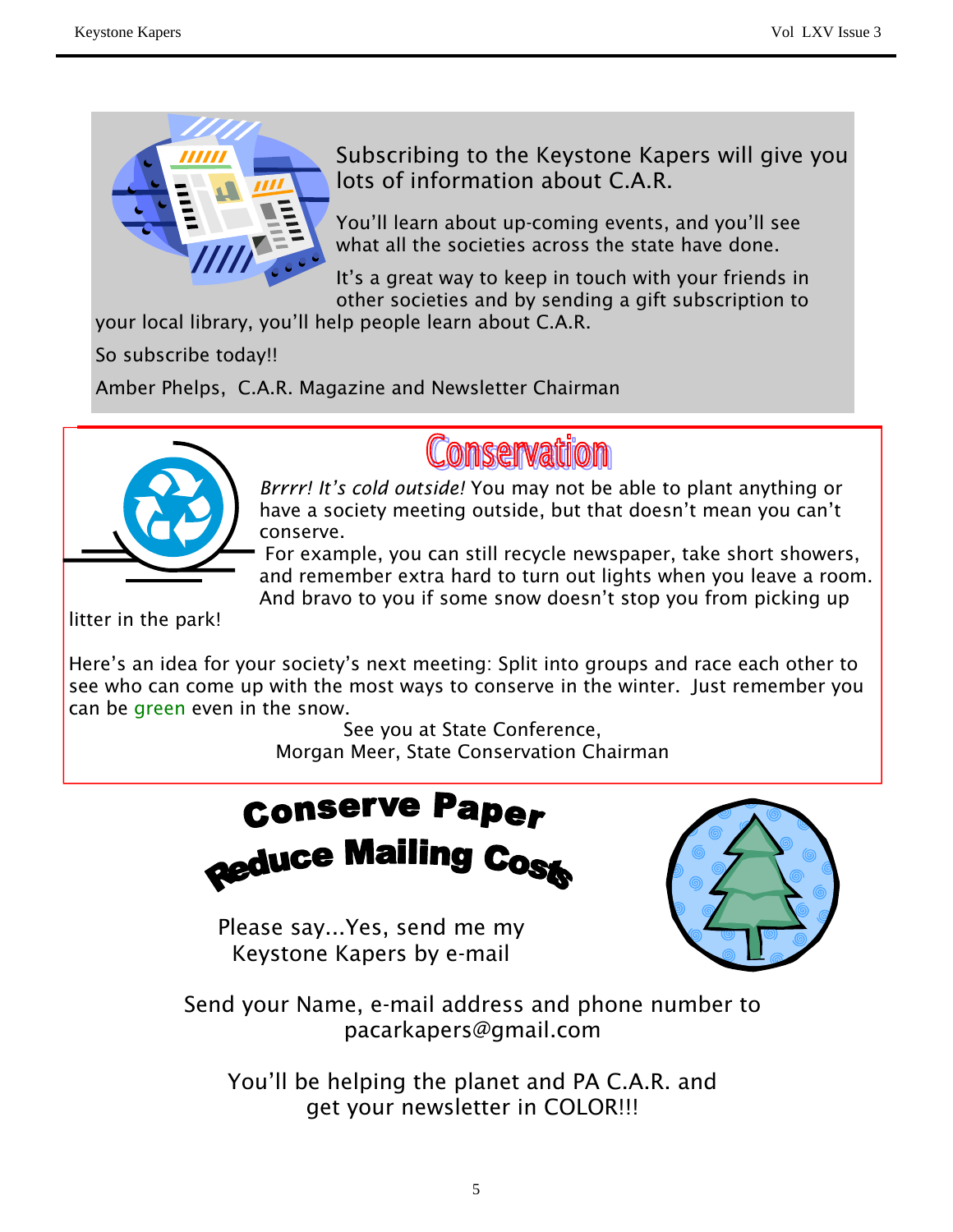



**Issac Tripp** 

Isaac Tripp Society visited Hillside Farms (Thelandsathillsidefarms.org) in Shavertown, PA where they learned about sustainable farming for the Conservation Program.

# **Conrad Weiser**

#### Joint Meeting with the Berks County Chapter, DAR

On October 9, 2010, the Conrad Weiser Society had a joint meeting with the Berks County Chapter, DAR at the Wyomissing Public Library. Society President Christine Kolyer and Re-

gent Elizabeth Dechant presided over the meeting. Senior State President Rebecca O'Neill was a special guest and spoke briefly. Jane Turner, Past Senior Society President and the current C.A.R. Chairman for the Berks County Chapter, presented a PowerPoint presentation about C.A.R.. Afterward, the Society members present spoke about what C.A.R. has meant to them and encouraged the ladies to put their children or grandchildren into the C.A.R.. At the



close of the meeting, Regent Dechant presented President Kolyer with a donation for the Society.

#### Naturalization Ceremony at the Berks County Courthouse



On September 29, 2010, Conrad Weiser Society Chaplain, Kate Turner, attended the Naturalization Ceremony at the Berks County Courthouse where 36 new citizens were sworn in. Chaplain Turner presented each new citizen with a small American Flag and congratulated them on their achievement. After the ceremony Judge Sprecher thanked her for participating in the ceremony.



needed to follow clues to find **change of the certain objects in** the collection. Later we settled down in the audihad breakfast and moved on to a meeting/picnic at the Heffner's

priate rest it was into the pool and hot tub!!

Sleepover and Picnic

The Conrad Weiser Society held its annual sleepover at the Historical Society of Berks County on August 13, 2010. To kick off the festiv-



ities there was **a museum scaven-**



torium and watched 2 movies on the big screen. The next morning we home. Lunch was burgers and dogs on the grill and, after an appro-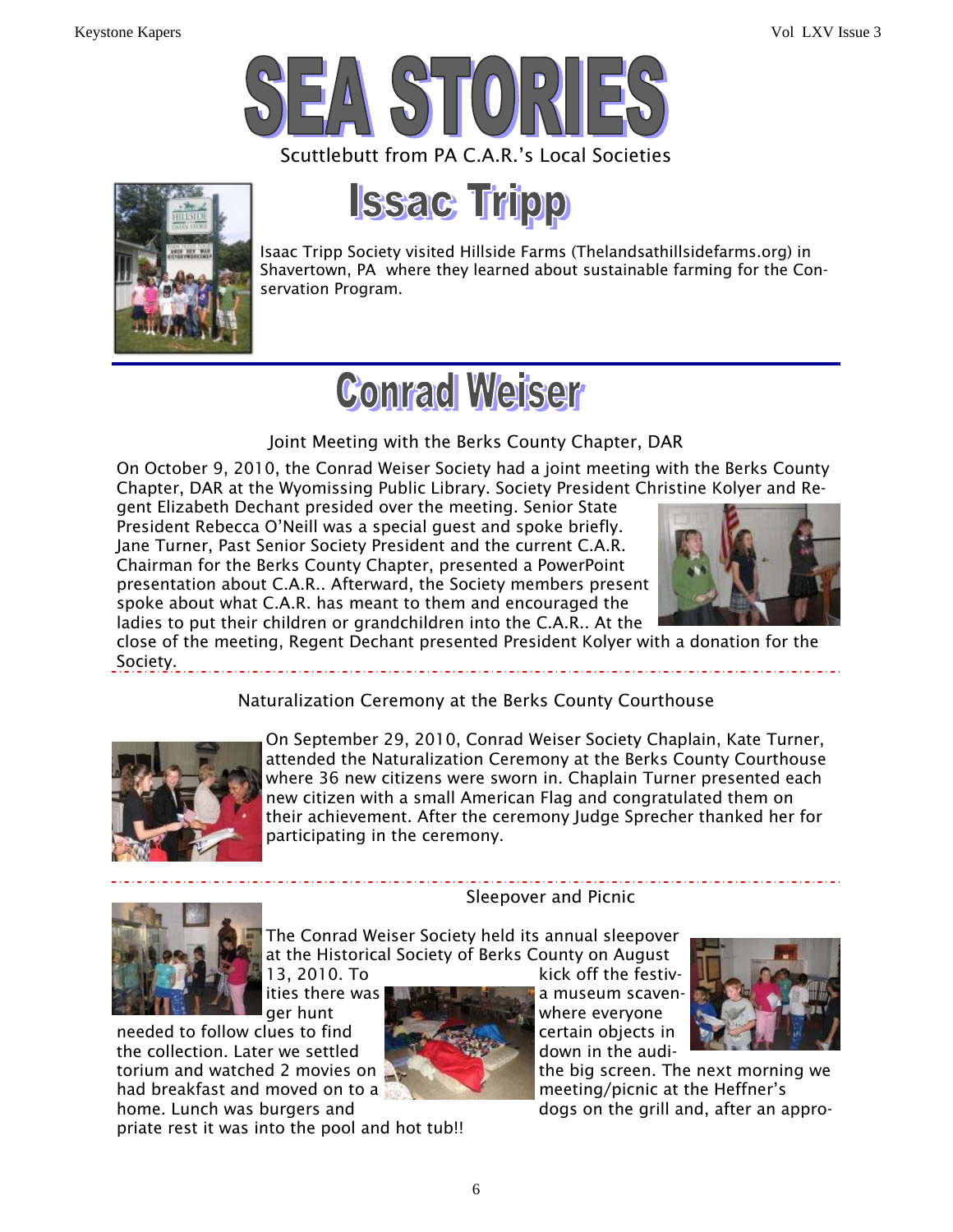## Presque Isle

Annual Heritage Festival



On September 11, 2010 the annual Heritage Festival was held in Erie, Pennsylvania.

Presque Isle C.A.R. members Hunter Andrzejewski, Amber Phelps, and Fay Totman attended and worked at their spon-

soring DAR chapter's table. They helped set up, showed our C.A.R. scrapbooks, handed out literature about C.A.R. and DAR, and sold baked goods

Kids Helping Kids Party

On October 9, 2010 Presque Isle Society C.A.R. held its annual "Kids Helping Kids" party. The weather was beautiful - no snow this year! Fourteen members, two prospective members, parents, grandparents, and DAR members attended.



We had our usual bobbing for apples, a water balloon toss and cook-out. After everyone finished eating it was time to break the pinata - everyone's favorite.



We collected quite a few school supplies and these will be donated to inner-city schools as part of our "Kids Helping Kids" project.





## **American Indian**

Hi! I'm Everitt Meer American Indians Chairman. I recently went to a DAR meeting and presented some facts about the Sioux Indian Tribe. I thought it would be fun to tell you some facts about them. They ate animals. They also ate vegetables and fruit but only if they could find them. They lived in the great plains of North and South Dakota. I even learned some of the Sioux Indian language from a book. "Le ya zan kte

sni" means "this will not hurt". I had a lot of fun learning about the Sioux tribe. I hope you will learn about it too. I think you will have fun doing it! Take time in one of your meetings to present what you learned and be sure to enter the contest with what you did.

See you at state conference this spring! Everitt Meer PA State American Indians Chairman

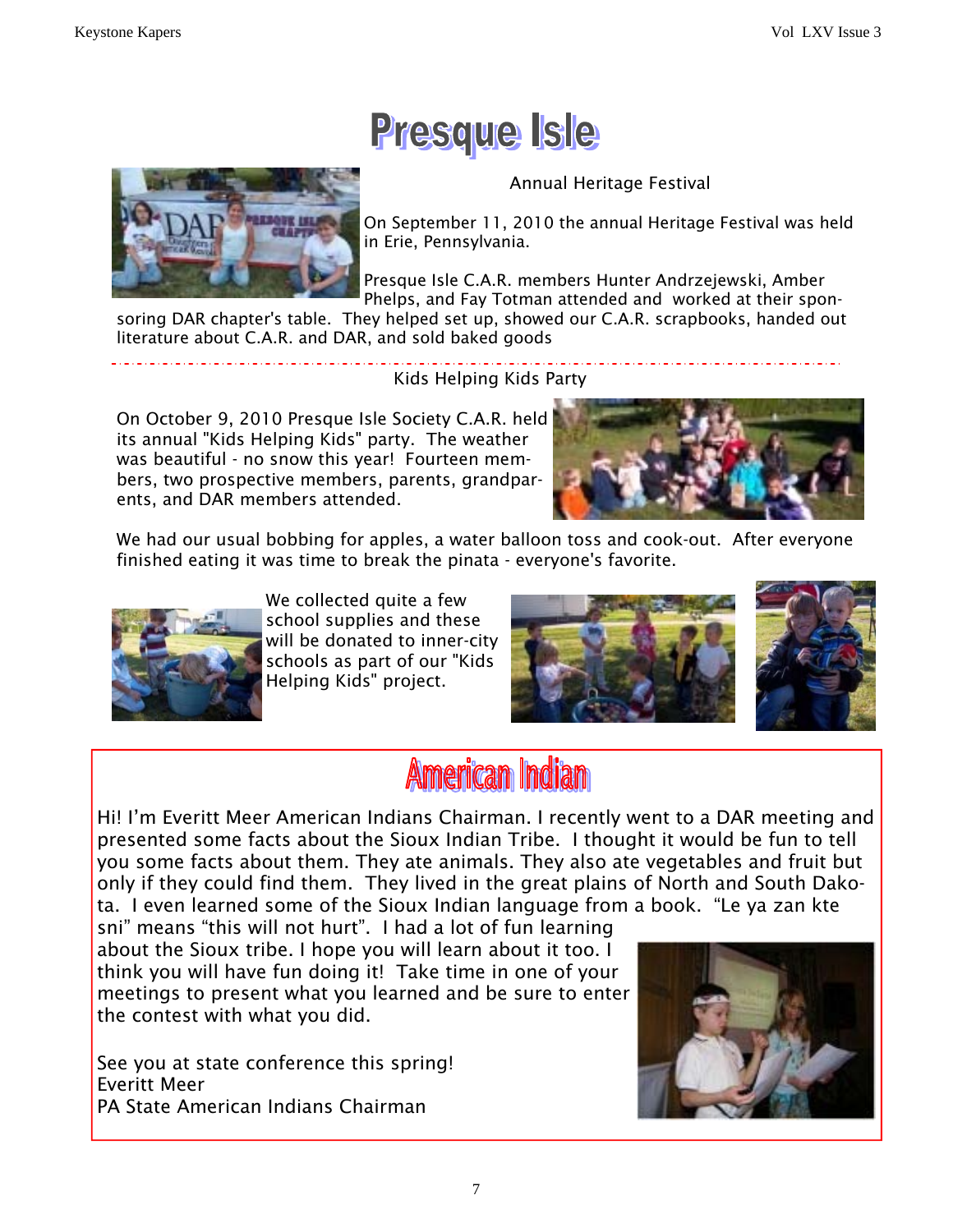

# www.nscar.org

www.pennsylvaniacar.org

## The Many Ways to Support C.A.R.



**SUPPORT THE KEYSTONE KAPERS** PA C.A.R Endowment Fund Pin \$ 50.00 Support the costs of printing and mailing the Keystone Kapers Contact your Senior Society President to purchase

### eScrip

You may now support N.S.C.A.R. in a new and exciting way, at no cost to you. By registering your credit card or your shopping card, and designating Children of the American Revolution as the organization you are sponsoring, a percentage of your purchases will be sent to N. S. C. A. R. It can't get much easier than that. Log onto www.eScrip.com and register. You will need to designate **Children of the American RevoluƟon, Group 500023300** as the organizaƟon to receive funds

#### **C.A.R. Fund (Children's Annual Reassurance Fund)**

The Children's Annual Reassurance Fund was established on February 9, 2009, to raise revenue for the National Society. The distribution of all monies generated for this fund will be determined by majority vote of the Senior National Board of Management annually

To purchase one of the items below contact your Local Senior Society President or you can purchase directly from National Headquarters. Make checks payable to the Senior National Treasurer N.S.C.A.R., send to N.S.C.A.R. National Headquarters, Room 224 1776 D Street, N.W., Washington, DC 20006-3162



#### **Voyager Fund Pin—\$ 50.00**

Supports the fund that assists with travel expenses for National Officers/Chairmen and State Presidents.



**Red Apple Slice** —**\$ 50.00** Support The Children's Room & N.S.C.A.R. Museum.



**Magazine Fund Pin—\$100.00** Helps defray the costs of publication of the C.A.R. Magazine.







**Red Apple Pin—\$ 1000.00** Benefactors of the NS C.A.R. Museum.



**Golden Apple Pin and Golden Apple Pin with Diamond Chip** Support the N.S.C.A.R. Museum and The Children's Room with a donation of \$100 for a Golden Apple Pin and a donation of \$200 for a Golden Apple Pin with Diamond. These pins are available only during the 100th Anniversary Celebra‐ tion of The Children's Room ~ 6/1/2009-6/30/2011



**Endowment Fund Pin—\$ 100.00**  Supports the Endowment Fund to insure the perpetuation of the ideals on N.S.C.A.R.



**HarrieƩ Lothrop Medallion** —**\$300** Supports the Operating Fund.





**Archival PreservaƟon Spoon**—‐**\$200.00** A limited edition reproduction, from an original 1913 sterling silver C.A.R. spoon. Supports the archives on the National Society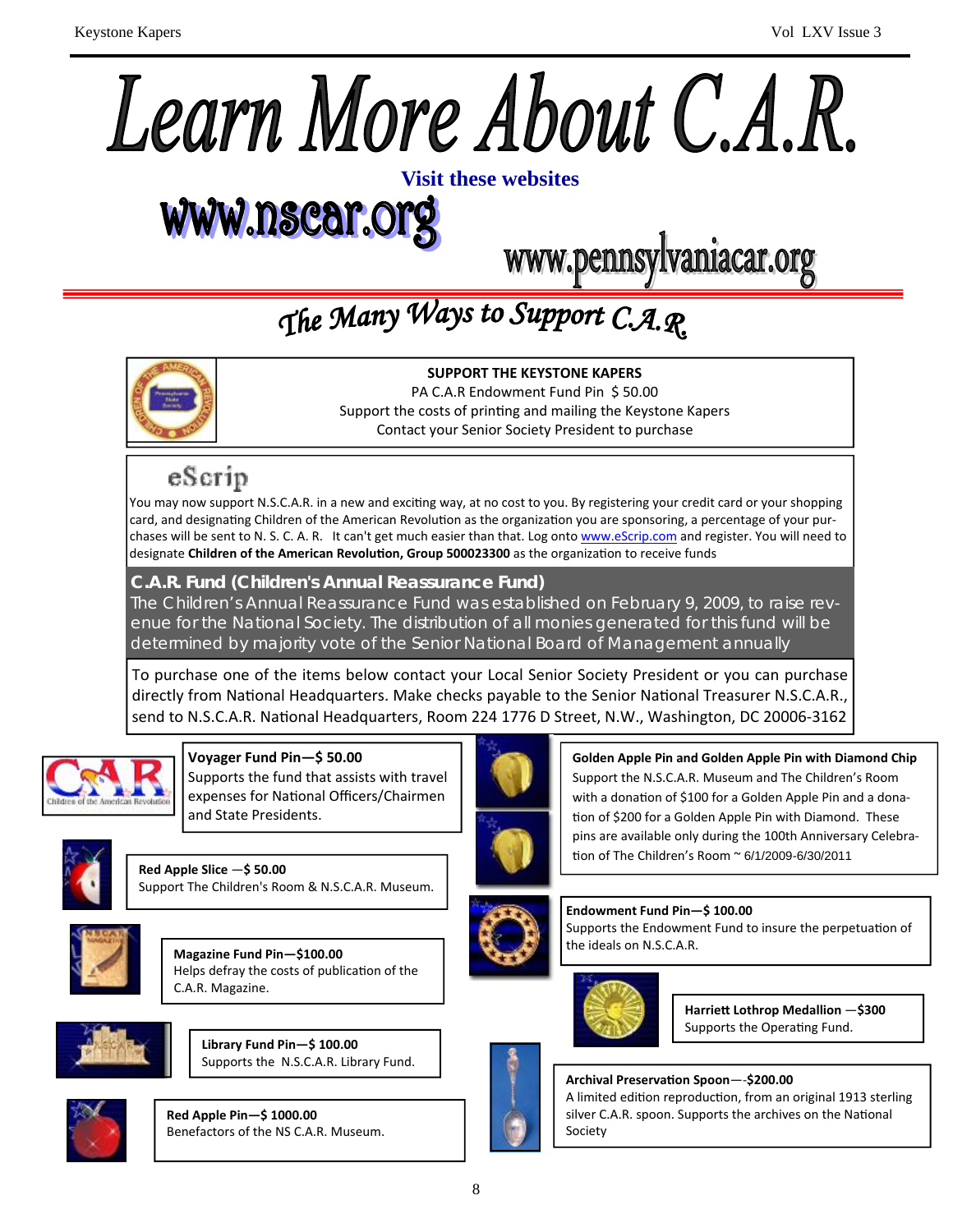



If you are between the ages of 2-22, you can be a Page, Aide or Color Bearer at State Conference. If you are interested contact the Senior State President to sign up at: RebeccaON@comcast.net

## **Mountain Schools**

*Anchoring History by helping to anchor the children…* 

There are six Mountain Schools to which C.A.R. members send materials and financial support. They are: Tamassee DAR School (South Carolina), Kate Duncan Smith DAR School (Alabama), Hindman Settlement School, (Kentucky) The Crossnore School (North Carolina), Hillside School (Massachusetts), and Berry College (Georgia).



These schools are important because they help so many people and children just like us. Please consider working with your societies to support the Mountain Schools. Collect books for the Crossnore School Library or send items that are needed to the Tamassee DAR School. Every little bit that we do will help.

Aiden Klee, Mountain Schools Chairman

## **C.A.R./DAR/SAR/S.R. Relations**

Are you looking for ways to work with your local DAR/SAR/S.R. chapters? Are you looking to show your talents? The DAR/SAR/S.R. have many you related programs and contests you can enter. Here is information on some of the programs and contests.

### *SAR: G EORGE S. & S TELLA M. K NIGHT E SSAY C ONTEST*

Students must submit an original essay with topics based on original research and deal with an event, person, philosophy or ideal associated with the American Revolution, Declaration of Independence, or the framing of the United States Constitution. http://www.sar.org/Youth/Knight\_Essay

#### *DAR: C OMMEMORATIVE E VENTS "W E R EMEMBER 911" POSTER CONTEST*

As part of the National Society's recognition of the 10th Anniversary of September 11, the Commemorative Events Committee announces a poster contest open to all NSDAR Daughters titled, "*We Remember 9/11*." Contact you local DAR chapter

#### *DAR: C HRISTOPHER C OLUMBUS ESSAY*

DAR joined with The National Italian American Foundation (NIAF) in 1966 to sponsor an annual national essay contest. The DAR administers this contest, which is open to students in grades nine through twelve. Each year the DAR and the NIAF agree upon a topic for use during the academic year. Contact your local DAR chapter.

#### *DAR: A MERICAN H ISTORY ESSAY*

American History Essay Contest in public, private, and parochial schools, and registered home-study programs. Students in grades five through eight are encouraged to participate. Each year a selected topic for use during the academic year is announced. Contact your local DAR chapter.

#### *DAR: J UNIOR A MERICAN C ITIZENS C ONTEST*

The JAC Contest is open to all students in preschool through high school, students in public, private, and parochial schools as well as in sanctioned home study programs, including those students who may be physically or mentally challenged or in gifted/talented programs. Youth groups may also participate. Contact your local DAR chapter.

*Hannah Edmiston and Justin Popielarski, C.A.R./DAR/SAR/S.R. Relations Co-Chairman*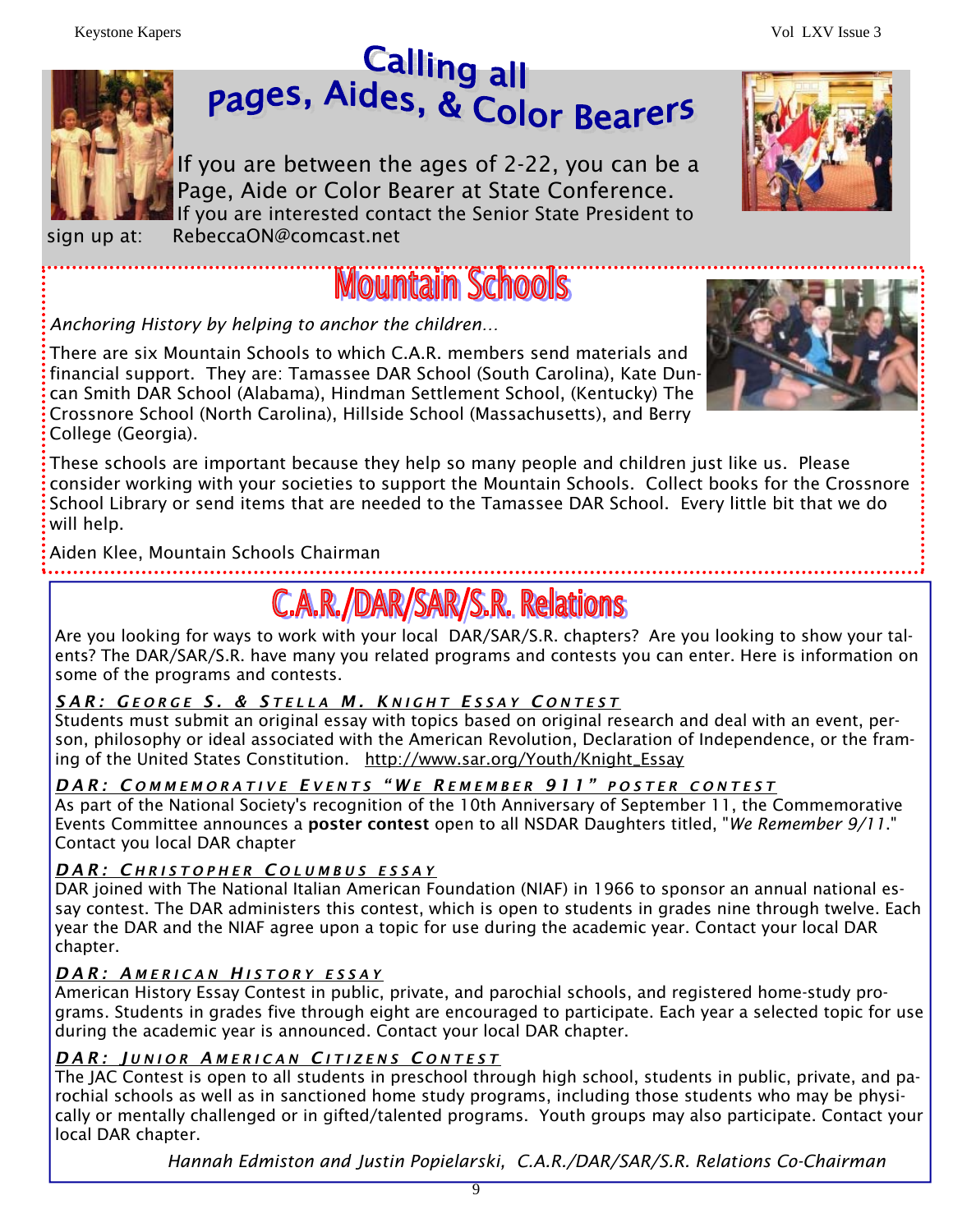



### **Miss Elizabeth Killian, State President**

**And** 

**Mrs. Rebecca O'Neill, Senior State President** 

### **Cordially invite you to attend**

**The Sixty Seventh State Conference of the** 

**Pennsylvania Society Children of the American Revolution March 18th and 19th, 2011 Ramada on the Square 20 Public Square Wilkes-Barre, PA 18701** 

### **Hosted by the Frances Slocum Society**

#### **Friday, March 18, 2011**

4:00-7:45 p.m. Registration & Bag it for Books Pick-up 5:00 p.m. State Officer & Chairmen Meeting 6:00 p.m. Senior Officer & Chairmen Meeting 6:15 p.m. Pages, Aides & Color Bearers Rehearsal 6:15 p.m. Choir Rehearsal 7:45 p.m. Procession 8:00 p.m. Friday Evening Meeting 9:30 p.m. Campaign Party 9:30 p.m. Adult Social 12:30 a.m. Curfew

#### **Saturday, March 19, 2011**

8:00 a.m.-9:15 p.m. Registration 9:00 a.m. Saturday Meeting 12:15 p.m. Memorial Service 1:00 p.m. Lunch 2:00 p.m. Tour 6:00 p.m. Official photographs 6:45 p.m. Procession 7:00 p.m. Banquet 10:00 p.m. Member/Guest Dance 1:30 a.m. Curfew

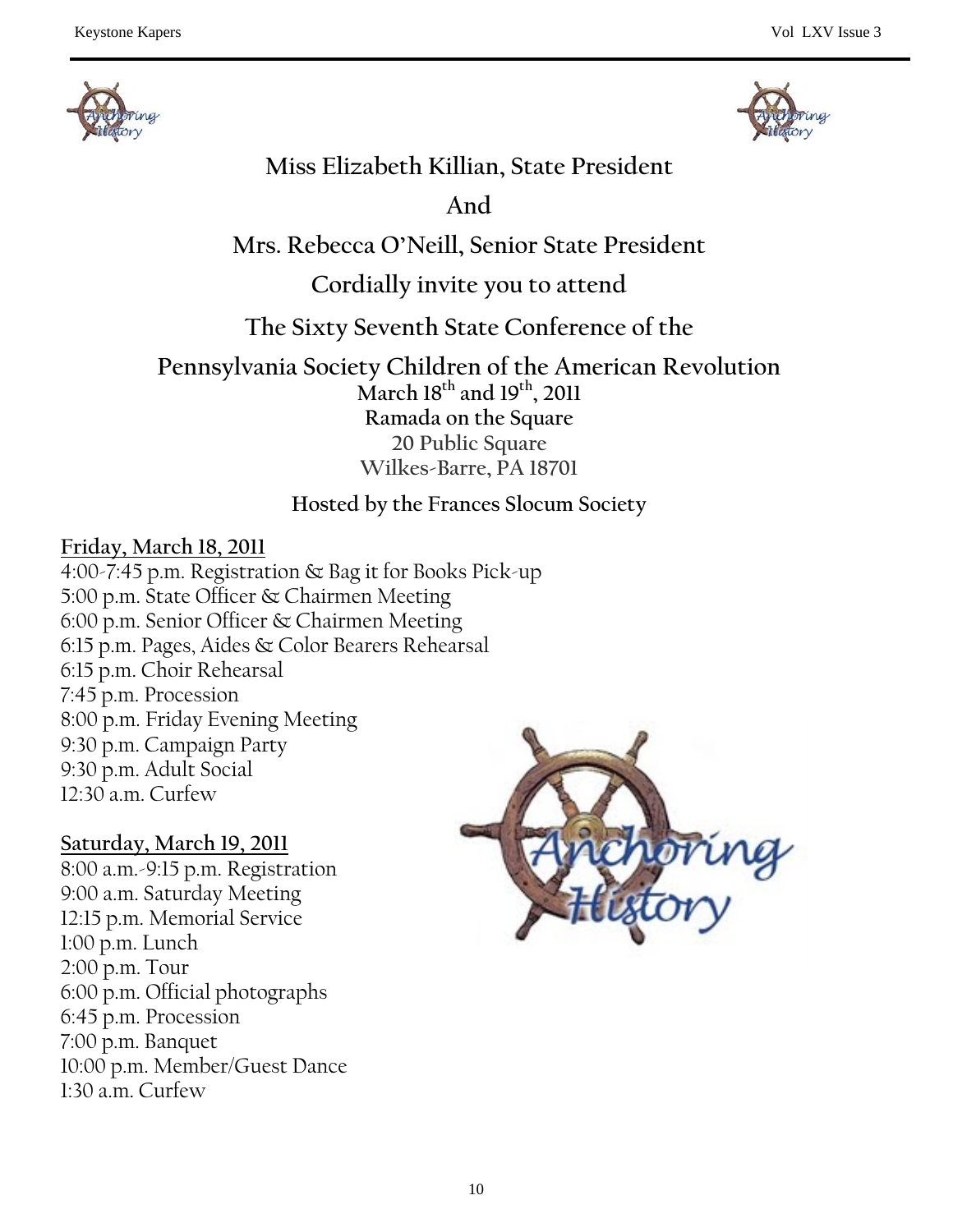Dear Friend of C.A.R.:

The Sixty-seventh Pennsylvania State Conference of the National Society of the Children of the American Revolution is being held at the Ramada on the Square, Wilkes-Barre, PA

We would like to offer gracious hospitality and seek your support as a Patron or Patroness. Cost of all meeting essentials has risen over the years. We ask your assistance to insure a successful State Conference. Please, complete the form below and mail it along with your check. We will acknowledge your donation in our Program.

Your encouragement, interest, cooperation and financial support are greatly appreciated by the members and seniors of Pennsylvania Children of the American Revolution. Sincerely, *Rebecca O'Neill Senior State President Pennsylvania Children of the American Revolution* 

I/We would like to be a Patron/Patroness for the Pennsylvania State Conference:

- \_\_\_\_\_\_ \$ 10.00 Crew
- \_\_\_\_\_\_ \$ 25.00 Ahoy
- \_\_\_\_\_\_ \$ 50.00 Helm
- \_\_\_\_\_\_ \$100.00 Anchor
- \_\_\_\_\_\_ \$100.00+ Cheval de Frise
- \_\_\_\_\_\_ \$\_\_\_\_\_ Other

NAME\_\_\_\_\_\_\_\_\_\_\_\_\_\_\_\_\_\_\_\_\_\_\_\_\_\_\_\_\_\_\_\_\_\_\_\_\_\_\_\_\_\_\_\_\_\_\_\_\_\_\_\_\_\_\_\_\_\_\_

(Please Print name as you would like it to appear in the program ~ must be received by March 1st to be included.)

ADDRESS\_\_\_\_\_\_\_\_\_\_\_\_\_\_\_\_\_\_\_\_\_\_\_\_\_\_\_\_\_\_\_\_\_\_\_\_\_\_\_\_\_\_\_\_\_\_\_\_\_\_\_\_\_\_\_\_ TITLE/SOCIETY\_\_\_\_\_\_\_\_\_\_\_\_\_\_\_\_\_\_\_\_\_\_\_\_\_\_\_\_\_\_\_\_\_\_\_\_\_\_\_\_\_\_\_\_\_\_\_\_\_\_\_\_

(Current or Highest Office and Society)

MAKE CHECKS PAYABLE TO: Frances Slocum Society MAIL TO: Ms. Cynthia Pritchard 1114 Spring Hill Road Staunton, VA 24401 Cynthia11263@gmail.com; phone (540) 294-5012 ALL PATRON CONTRIBUTIONS TO C.A.R. ARE TAX DEDUCTIBLE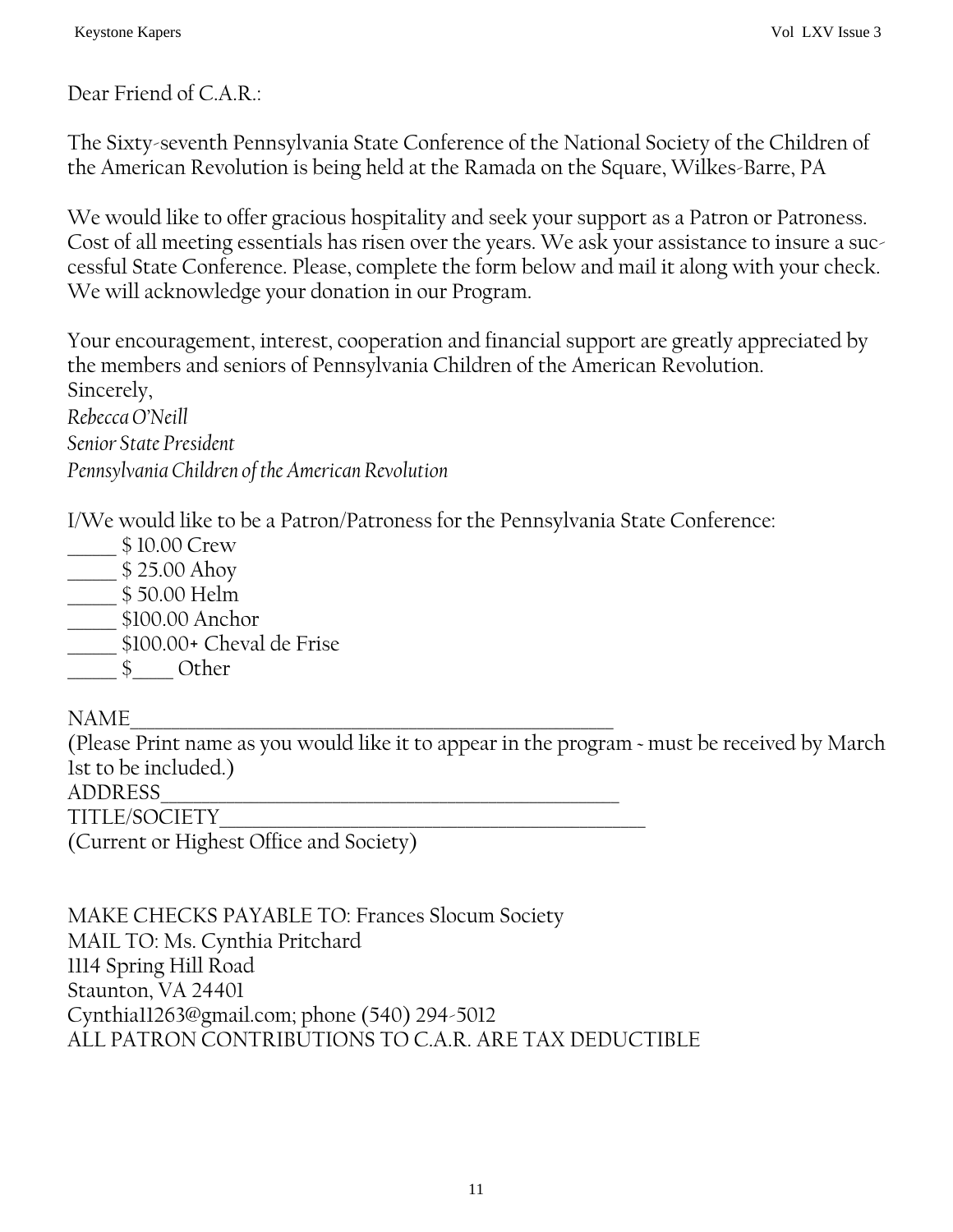Sixty-Seventh Pennsylvania State Conference ~ March 18-19, 2011



RESERVATION DEADLINE: Must be postmarked by March 4. After that date, fees for each event increase by \$5.00.

| PLEASE NOTE: After March 11, No reservations will be accepted unless authorized registration chair |   |                                                       |                                                         |                                                                       |                       |                                                         |        |       |
|----------------------------------------------------------------------------------------------------|---|-------------------------------------------------------|---------------------------------------------------------|-----------------------------------------------------------------------|-----------------------|---------------------------------------------------------|--------|-------|
|                                                                                                    |   | Registration                                          | Bag it for                                              | Buffet                                                                | Banquet               | <b>Adult Banquet</b><br>choice:                         | Patron | Total |
| PLEASE PRINT                                                                                       | ą | \$10.00 adult<br>\$5.00 Child                         | \$10.00<br>Dinner<br><b>Books</b>                       | Lunch/Tour<br>place on the way<br>to total?<br><b>Quech will take</b> | 12 & under<br>\$15.00 | Chicken Francaise<br><b>Grilled Salmon</b><br>Prime Rib |        |       |
| Please enter your name as you would<br>like to be introduced.                                      |   | kogistration MUST<br>Die paid by ail in<br>attendance | Chagged Lunch to<br>Talke money for<br>National Museum) | 515                                                                   | Adult \$25.00         | <b>Chicken Fingers</b><br>(list choice)<br>12 & under   |        |       |
| Name:                                                                                              |   |                                                       |                                                         |                                                                       |                       |                                                         |        |       |
| Address:                                                                                           |   |                                                       |                                                         |                                                                       |                       |                                                         |        |       |
| City/State/Zip:<br>Phone/e-mail:                                                                   |   |                                                       |                                                         |                                                                       |                       |                                                         |        |       |
| Office(Local, State, National):                                                                    |   |                                                       |                                                         |                                                                       |                       |                                                         |        |       |
| Vame:                                                                                              |   |                                                       |                                                         |                                                                       |                       |                                                         |        |       |
| Address:                                                                                           |   |                                                       |                                                         |                                                                       |                       |                                                         |        |       |
| City/State/Zip:                                                                                    |   |                                                       |                                                         |                                                                       |                       |                                                         |        |       |
| Phone/e-mail:                                                                                      |   |                                                       |                                                         |                                                                       |                       |                                                         |        |       |
| Office(Local, State, National):                                                                    |   |                                                       |                                                         |                                                                       |                       |                                                         |        |       |
| Name:                                                                                              |   |                                                       |                                                         |                                                                       |                       |                                                         |        |       |
| Address:                                                                                           |   |                                                       |                                                         |                                                                       |                       |                                                         |        |       |
| City/State/Zip:                                                                                    |   |                                                       |                                                         |                                                                       |                       |                                                         |        |       |
| Phone/e-mail:                                                                                      |   |                                                       |                                                         |                                                                       |                       |                                                         |        |       |
| Office(Local, State, National):                                                                    |   |                                                       |                                                         |                                                                       |                       |                                                         |        |       |
| Name:                                                                                              |   |                                                       |                                                         |                                                                       |                       |                                                         |        |       |
| Address:                                                                                           |   |                                                       |                                                         |                                                                       |                       |                                                         |        |       |
| City/State/Zip:                                                                                    |   |                                                       |                                                         |                                                                       |                       |                                                         |        |       |
| Phone/e-mail:                                                                                      |   |                                                       |                                                         |                                                                       |                       |                                                         |        |       |
| Office(Local, State, National):                                                                    |   |                                                       |                                                         |                                                                       |                       |                                                         |        |       |
| <b>POTALS</b>                                                                                      |   |                                                       |                                                         |                                                                       |                       |                                                         |        |       |
|                                                                                                    |   | MAKE CHECK PAYABLE TO: Frances Slocum C.A.R           |                                                         |                                                                       |                       |                                                         |        |       |
|                                                                                                    |   |                                                       |                                                         |                                                                       |                       |                                                         |        |       |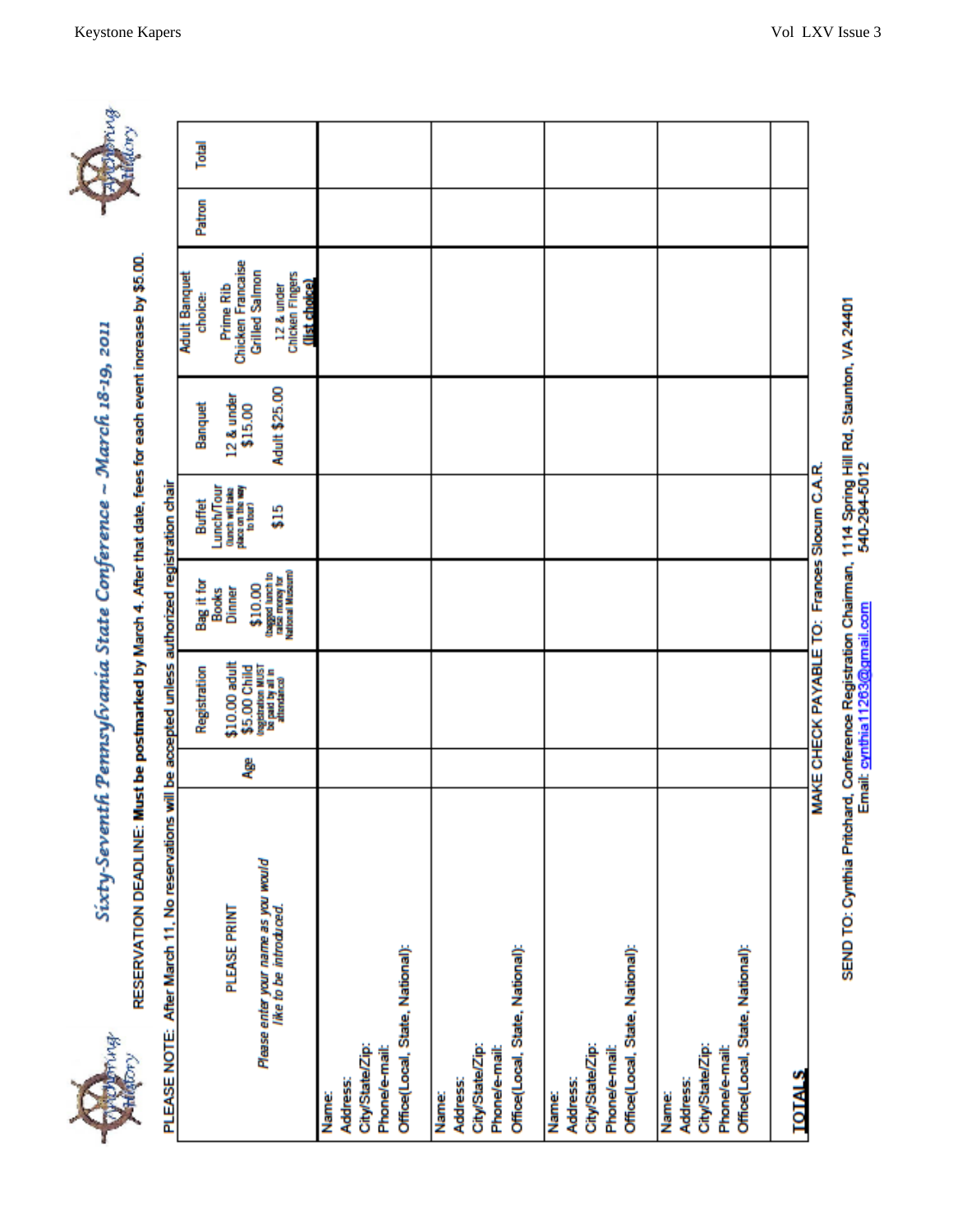

### 67th State Conference Room Reservations/Directions

### Room Reservations are to be made directly with the **Ramada on the Square at 570-824-7100.** Please mention **Children of the American Revolution** to reserve your room.

Rooms are : \$75 single occupancy, \$80 Double occupancy , \$125 suites plus tax

#### Directions:

#### **NORTH**

FROM NORTH: Take I-81 South to Exit 168. At the end of the exit, take a left turn onto Highland Park Blvd. Follow Highland Park Blvd. to Coal Street and continue until you can no longer go straight. Take a left turn on to Wilkes Barre Blvd. and then the first right onto East Market Street; follow this road to Public Square. This is the center of town and the hotel will be a block away and on your right. The entrance to the hotel parking lot is right behind the hotel on North Main Street.

#### **SOUTH**

FROM SOUTH: Take I-81 North to Exit 168. At the end of the exit, take a left turn onto Highland Park Blvd. Follow Highland Park Blvd. to Coal Street and continue until you can no longer go straight. Take a left turn onto Wilkes Barre Blvd. and then the first right onto East Market Street; follow this road to Public Square. This is the center of town and the hotel will be a block away and on your right. The entrance to the hotel parking lot is right behind the hotel on North Main Street.

#### **EAST**

FROM EAST: Take I-80 West to Exit 277 (in Pennsylvania). This is the PA Turnpike Northeast Extension (Rt. 476 North) and you will need to follow it to Exit 105. After exiting the toll booth, make a left hand turn onto 115 North towards Wilkes Barre. Follow it to 309 North and take Exit 2 (Wilkes Barre Center City). Make a left turn at the bottom of the exit ramp onto Wilkes Barre Blvd. At the fifth traffic light, make a right hand turn onto East Market Street and follow it to Public Square. This is the center of town and the hotel will be a block away and on your right. The entrance to the hotel parking lot is right behind the hotel on North Main Street.

#### **WEST**

FROM WEST: Take I-80 East to I-81 North. Take I-81 North to Exit 168 At the end of the exit, take a left turn onto Highland Park Blvd. Follow Highland Park Blvd. to Coal Street and continue until you can no longer go straight. Take a left turn onto Wilkes Barre Blvd. and then the first right onto East Market Street; follow this road to Public Square. This is the center of town and the hotel will be a block away and on your right. The entrance to the hotel parking lot is right behind the hotel on North Main Street.

#### **AIRPORTS (directions from each airport)**

#### **The Wilkes-Barre Scranton Int'l Airport**

FROM WILKES BARRE SCRANTON AIRPORT: Follow signs to Wilkes Barre after exiting the airport. This will place you on I-81 South and you can then follow the above directions for travel from the North.

#### **Philadelphia**

FROM PHILADELPHIA: Take 476 North and follow the above directions for travel from the East. (Refer to the section that pertains to travel from the PA Turnpike North).

#### **New York City**

FROM NEW YORK CITY: From the George Washington Bridge , take I-80 West into Pennsylvania and follow the above directions for travel from the East.